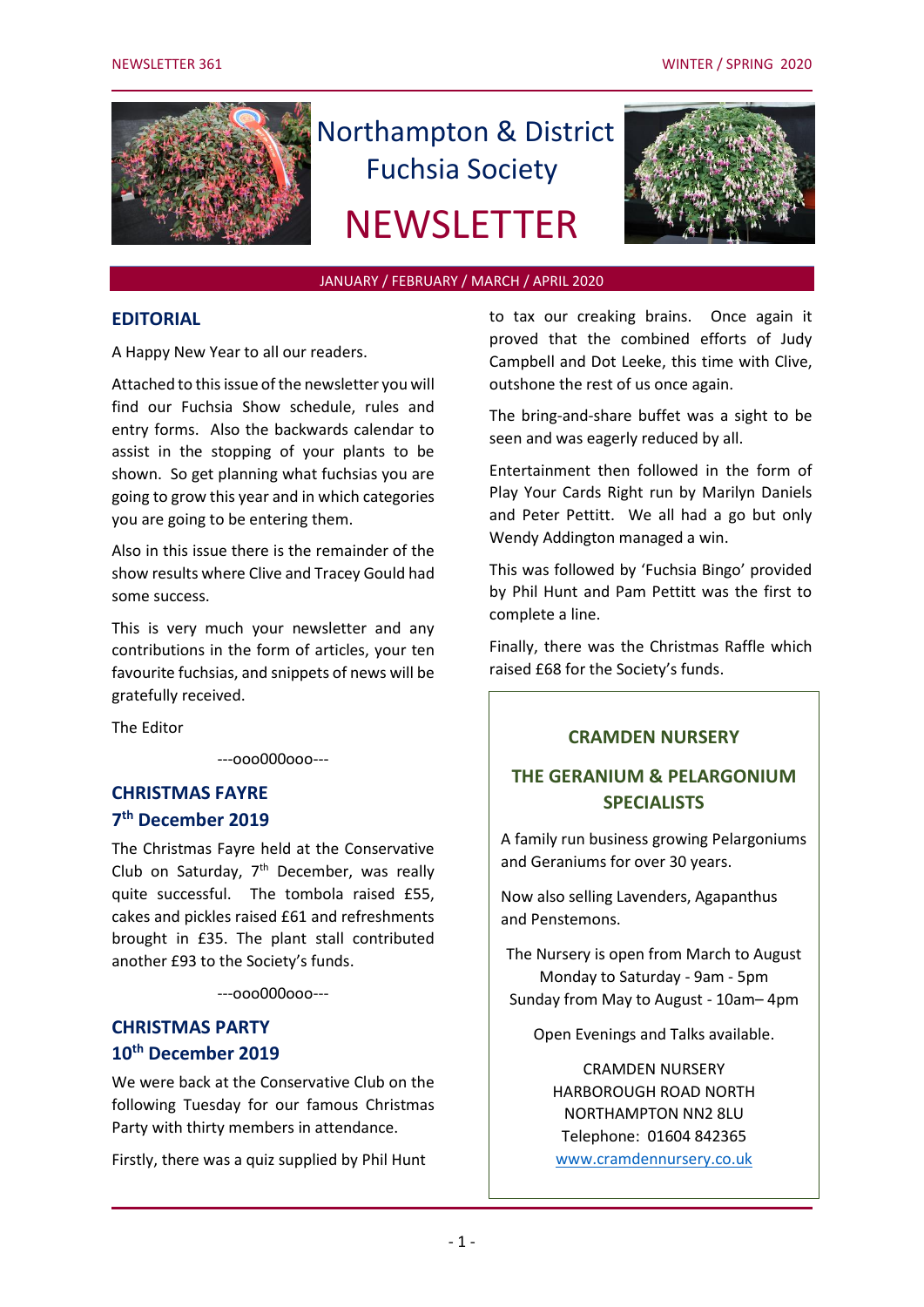## **ROLLING CALENDAR 2020 PROGRAMME OF MEETINGS**

All meetings are held at the Conservative Club, 42 Billing Road, Northampton NN1 5DA commencing at 7.30pm

#### January 21st 2020

Care & Culture: Looking after your plants in Winter February 4th 2020 Meeting: Adrian Perkins, the Ghost Detective March 3rd 2020 Meeting: Pamela Larsen from the Air Ambulance Service March 17th 2020 Care & Culture: Bringing plants out of dormancy; collect your Society plant April 7th 2020 Meeting: Tricia Thompson - 'Oh, I do like to be beside the seaside' - a history of the British seaside holiday April 21st 2020 Care & Culture: Two tables meeting May 5th 2020 Meeting: David Garrett on Composting: Hot v. Cold May 19th 2020 Care & Culture: Plant sale June 2nd 2020 Meeting: Martin Hynes on Pest Control June 16th 2020 Care & Culture: Feeding, Watering and Growing On July 7th 2020 Meeting: Arthur Phillips on Fuchsias July 21st 2020 Care & Culture: Preparing your plants for the show; dressing; the dreaded paperwork September 1st 2020 Welcome New Members; Open Evening; Cut Bloom & Photography Competitions October 6th 2020 Meeting: speaker tba November 3rd 2020 Annual General Meeting December 8th 2020 - N.B. 2<sup>nd</sup> Tuesday! Christmas Party!

## **ROLLING CALENDAR SOCIETY EVENTS FOR 2020**

Sunday March 8th 2020 Visit to Jacksons and Hawgrip Nursery

Sunday May 10th 2020 Malvern Spring Show with Footsteps Tours

#### **SATURDAY 1ST AUGUST 2020 FUCHSIA SHOW ST CRISPIN SOCIAL CLUB NN5 4XD**

Friday August 7th 2020 Social evening - details tba

Tuesday November 3rd 2020 Annual General Meeting Conservative Club

Saturday December 5th 2020 Christmas Fayre Conservative Club - 10.0am to noon

Tuesday December 8th 2020 - 2<sup>nd</sup> Tuesday! Christmas Party Conservative Club

## **JACKSONS NURSERIES**

A good selection of young plants available from March to June.

Self-service greenhouse will be open from March 1st

Closed on Tuesdays

Send a large s.a.e. (2  $\times$  1<sup>st</sup> Class) for list of plants or see [www.rhs.org.uk/Plants/Nursery-Plant-](file:///C:/Users/Peter/Documents/NDFS/www.rhs.org.uk/Plants/Nursery-Plant-List%3fid=600&name=Jackson)[List?id=600&name=Jackson%27s%20Nurseries](file:///C:/Users/Peter/Documents/NDFS/www.rhs.org.uk/Plants/Nursery-Plant-List%3fid=600&name=Jackson)

Selection of our own compost available (replacement for Humber)

A range of other composts and Vitafeeds are also available

Clifton Campville, near Tamworth Staffs B79 0AP 01827 373307

3 miles from Junction 11 M42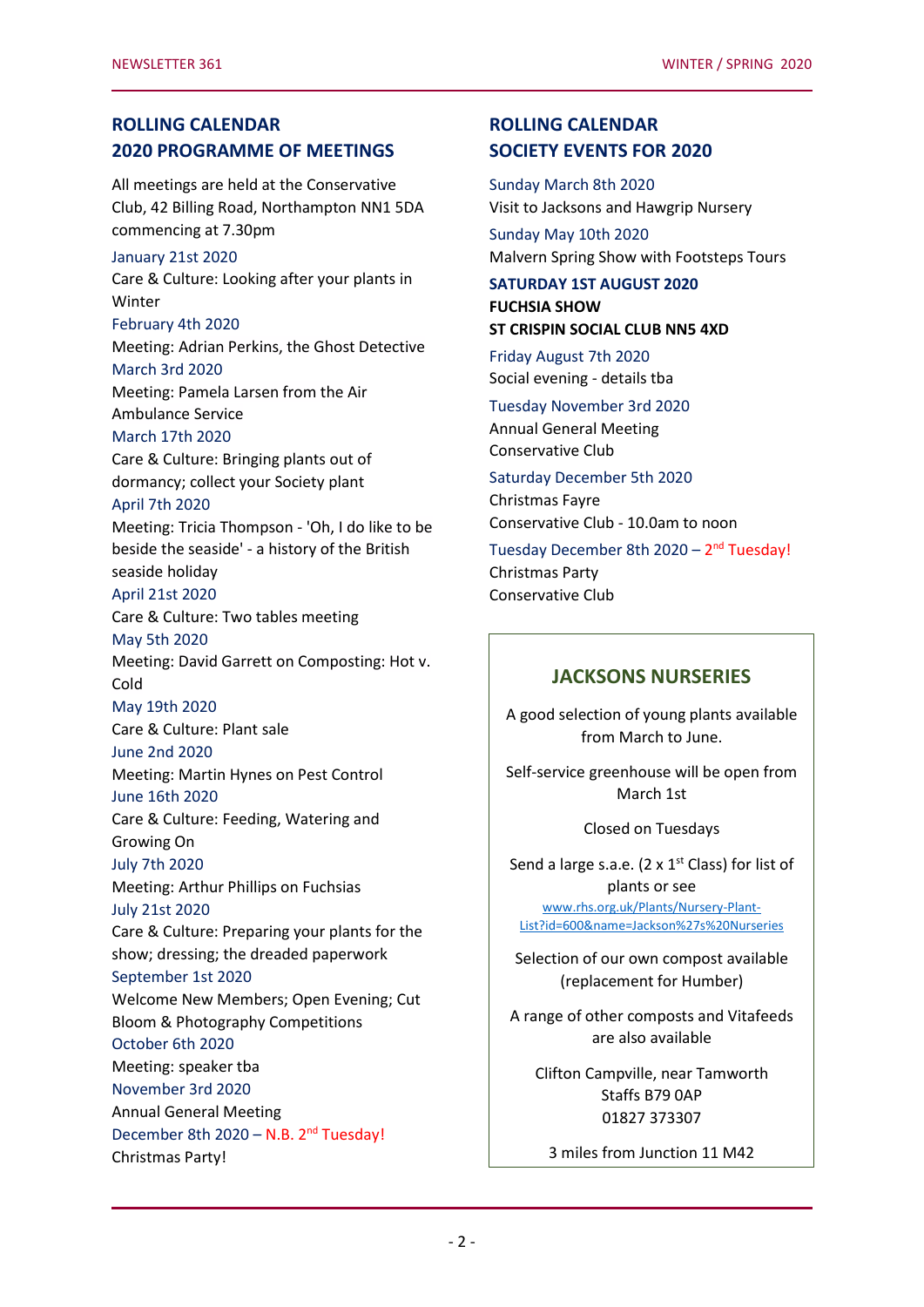## **OPEN EVENING**

## **Meeting – 3 rd September 2019**

Nineteen members gathered for the first meeting of the new season.

Our Chairman, Bob Malin, first welcomed everyone and then went on to speak about over-wintering our fuchsias.

Clive Gould then went on to demonstrate his method for cutting back and potting up his fuchsias.

#### **Cut Bloom Competition**

There were six entries in the cut bloom competition. Judge – Clive Gould. First place was taken by Peter Pettitt who was awarded the Hodge Cup.

#### **Photographic Competition**

There were thirteen entries in the photographic competition. Judge – Marilyn Daniels. Bob Malin's winning entry in Class 2 was the overall winner and he was presented with the Norman Jones Cup.

#### ---ooo000ooo--- **NENE VALLEY ORGAN & KEYBOARD CLUB**

For over 35 years NVOKC have been producing electronic organ and keyboard shows to the public on the 3rd Monday of the month.

Top international artistes are presented, performing a wide range of music on state of the art instruments.

A NVOKC show is a superb evening for all in the comfortable surroundings of the Plough Hotel, Northampton NN1 1PF

Come along and join us one Monday.

Doors open at 7.15pm. Start 8.00pm. Finish 10.30pm.

For any further information call Matthew Bason 01933 420130

#### **BF SHOW WALES & WEST 2019**

#### **Clive Gould**

- 3rd One pot any cultivar 13cm pot Blue Heaven
- 2<sup>nd</sup> One pot double cultivar ASP pot Lynne Patricia
- 1<sup>st</sup> One pot Hardy fuchsia min 13cm/max 25cm pot - Herald
- 1<sup>st</sup> One pot Species max 15cm pot F. procumbens var Wirral

#### **Tracey Gould**

1<sup>st</sup> Catch all class - one pot of fuchsias of the more unusual cultivar - Leslie Bowman

---ooo000ooo---

#### **MALVERN AUTUMN SHOW 2019**

#### **Tracey Gould**

- $1<sup>st</sup>$ Triphyilla type max 25cm - Insulinde
- $3<sup>rd</sup>$ Any manner of training 15cm pot - June Marie

---ooo000ooo---

## **COMMITTEE MEETING 15th October 2019**

Together with other matters your committee discussed:

- visit to Malvern Spring Show with Footsteps Tours
- Jacksons Nursery visit on Sunday 1<sup>st</sup> March (since postponed to Sunday 8<sup>th</sup> March 2020)
- judge Peter Holloway booked for next year's Fuchsia Show
- two Society classes as this year  $-3\frac{1}{2}$ " a single and 5" a double flowered fuchsia
- arrangements for Christmas Fayre on 7<sup>th</sup> December from 10am until noon
- and for the Christmas Party on 10<sup>th</sup> December

---ooo000ooo---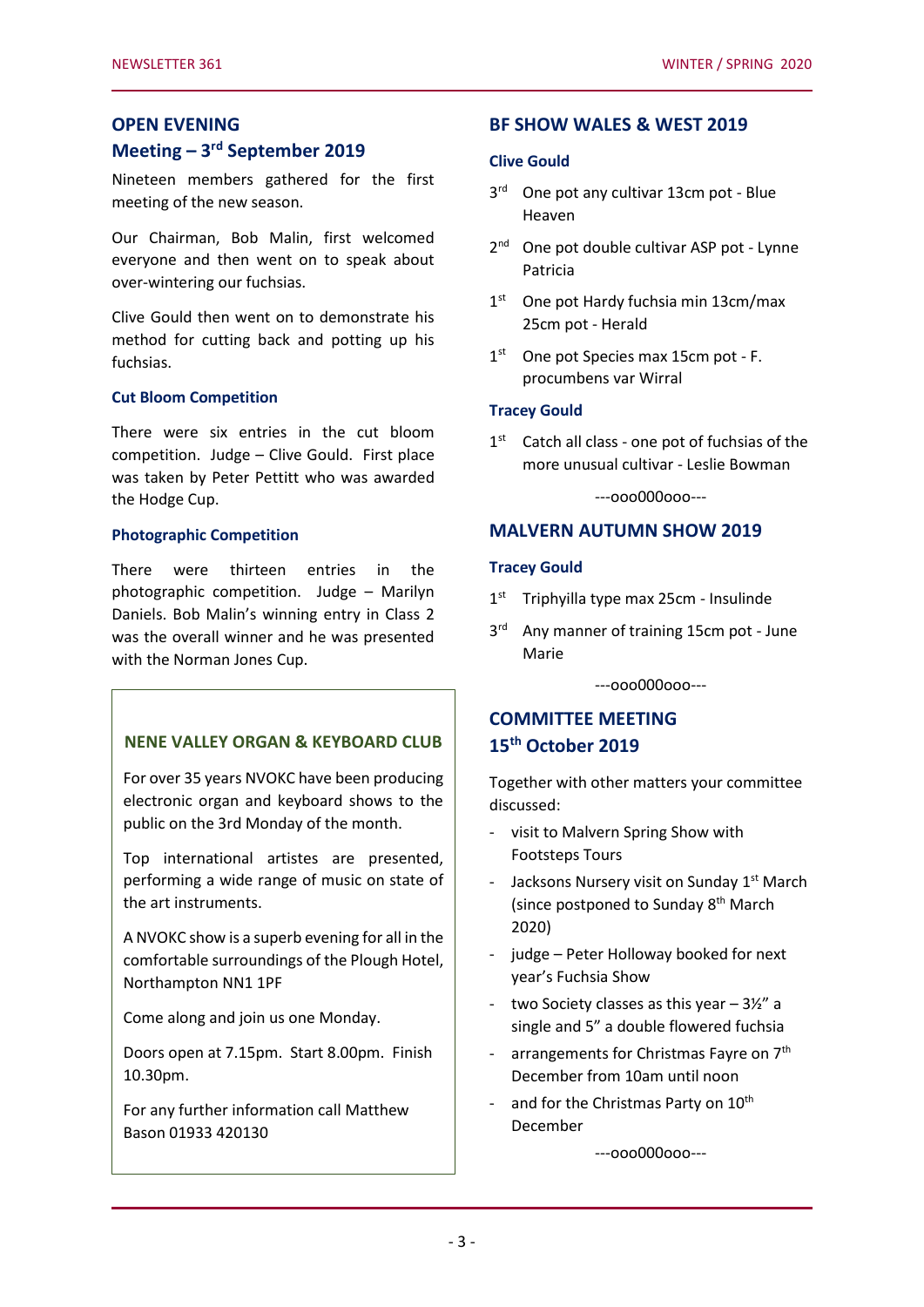## **GROWING YOUR FUCHSIAS January through to April**

**January** - another fuchsia year begins; not too much activity at the moment though; no change in light levels yet but it is on the way.

In the meantime, we must still regularly check our plants for any sign of botrytis/mould and ventilate whenever possible, i.e., dry, bright days.

Cuttings that were struck in the autumn will also need daily attention; they must be kept at a temperature of about 40/45°F, no higher or it could encourage long, spindly growth when what we want is short, stocky growth. They must also be checked for botrytis.

**February** – strong winds may cause hardy fuchsias and other shrubs to rock back and forth in the wind. This can create a depression in the ground at the base of the plants that, if they fill with water and then freeze, can seriously damage the crown and root system and cause our plants to die. Regularly check for this problem. A mulch of garden compost or peat can be placed over the base of the shrubs for added protection against hard frosts.

A bed of hardy fuchsias of selected cultivars in full bloom can be a sight for sore eyes and, with a flowering period of 4/5 months, it is well worth considering having one in your garden. If the bed is well prepared with plenty of humus added, i.e., garden compost or manure, and the appropriate fertiliser is used this bed will give pleasure for many years. February/ March is a good time to begin the task; the plants are set out in June. More about that in the next newsletter.

If you have a heated greenhouse and the outside weather conditions are favourable the end of February can be a good time for the wakening process of your dormant plants to begin. Spray the woody stems/laterals with warm water; this will soften the wood and encourage the growth of new buds; only do this, though, on days that are dry and there is no moisture in the air and allow time for any surplus water to have dried off by early evening or you may get problems with botrytis.

With thousands of fuchsia cultivars to choose from now is a good time to browse the catalogues and select a few to grow that you think may be a little different; many fuchsia nurseries open in February, others in March. Do not purchase young tender cuttings if you haven't the facilities at home to maintain good growing conditions, especially warmth.

It is early **March** and you could normally be expecting to see signs of life in your plants, i.e., pink buds appearing on the laterals or from the base of the plant.

Some cultivars are quicker to break into bud than others; it may be a few weeks before you see any sign of new growth on some of your plants. Triphyllas like Thalia and Insulinde are very slow to break if they have been allowed to go into dormancy. These types are much better kept 'ticking over' in green leaf throughout the winter months.

**End of March** and many of your plants may have shoots suitable to be taken as cuttings. Before taking cuttings make sure the plants have been well watered; the cuttings will then be in a turgid state.

Prepare your cuttings compost beforehand with some added Perlite or Vermiculite. The cuttings need only be what we call 'tip cuttings' which are just the growing tip and a pair of leaves; a 3" pot of compost is big enough to accept 6/7 cuttings; they need only to be pushed lightly into the compost then given a light overhead spray to settle the compost and to just moisten the leaves. They must then be covered to conserve the moisture level until rooting takes place. If they can then be placed in a propagator with some bottom heat then all the better but the kitchen window cill will suffice; rooting will take longer but it should still happen.

April, once you know your plants have overwintered successfully and new roots are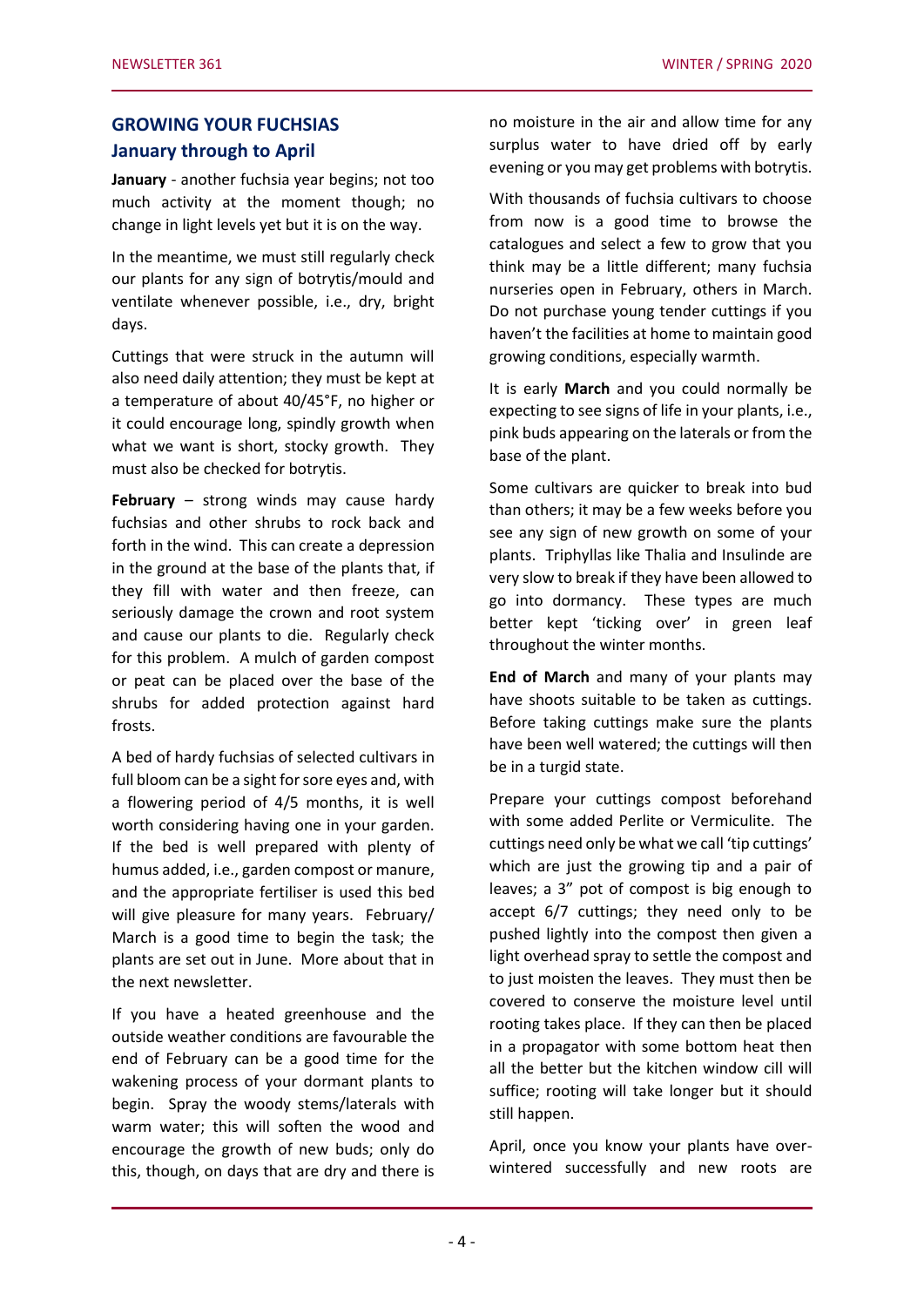beginning to show it is time to 'pot back'. Not all growers do this but it can be beneficial to the plants and gives them a kick-start to the season. It involves removing as much of the dead root and old compost as possible; you will normally find that you can then fit the remaining root ball into a pot some two sizes smaller, e.g., from 7" to 5" or a 5" to a 3". New compost is then added and lightly watered in. As the plant grows and forms new roots they are then 'potted on' one size up at a time.

Do not forget to visit our local nurseries; they all have good quality plants for sale; give the Triphyllas or species a try this year.

Good growing!

---ooo000ooo---

Have you visited your Fuchsia Society's website?

[www.ndfs.btck.co.uk](http://www.ndfs.btck.co.uk/)

The Show Schedule, Entry Form and Backwards Calendar are available to view and download.

Updates to the year's programme of meetings will be shown as they become available.

---ooo000ooo---

## **NENE WETLANDS with KATIE KING Meeting – 1 st October 2019**

Our final speaker of the year was Katie King from the Wildlife Trust talking about the Nene Wetlands. There are 46 local trusts under the Wildlife Trust 'umbrella' of which Bedfordshire, Cambridgeshire and Northamptonshire is the largest.

The River Nene is at the heart of the wetlands which flows through Northamptonshire and Peterborough, a landscape of 41,000 hectares, before draining into the Wash.

The Nene valley has a long history, from the ice age 15,000 years ago through the Iron Age when it was woodlands and Roman times who

used it as farmland as it was not suitable for building due to it being prone to flooding.

Iron ore mining took place and also gravel extraction during WW2 and this continued following the war for building.

Today the oldest of the lakes making up the wetlands is at Ditchford and the newest being Rushden Lakes, which includes Wilson Pits, Higham Ferrers Pits and Irthlingborough Lakes.

When the new shopping centre was planned the developers agreed to build a new visitors centre in exchange for managing the land. As well as being home to large variety of wildlife the land is also home to a herd of Highland cattle, chosen because they are a very docile breed and they act as natural lawnmowers during the summer. During winter they are taken to a farm near Towcester.

As well as many walks throughout the area the visitor centre also hosts many workshops for adults & children.

Dot Leeke

---ooo000ooo---

## **ANNUAL GENERAL MEETING 5 th November 2019**

There was a good attendance at the Conservative Club for our 52<sup>nd</sup> AGM. Sadly, our President, Ernie Sayers, was not well enough to be present.

The Officers and post-holders delivered their various reports.

Bob Malin delivered his Chairman's Address thanking the Officers and committee members for their efforts during the year.

As noted in the rolling calendar of events on page 2 of this newsletter, Marilyn said there will be trips to Jacksons Nursery on Sunday 8<sup>th</sup> March and to the Malvern Spring Show on Sunday 10<sup>th</sup> May 2020 with Footlights Tours. Members should book directly with them.

Phil Hunt, Treasurer, reported a loss of £131.72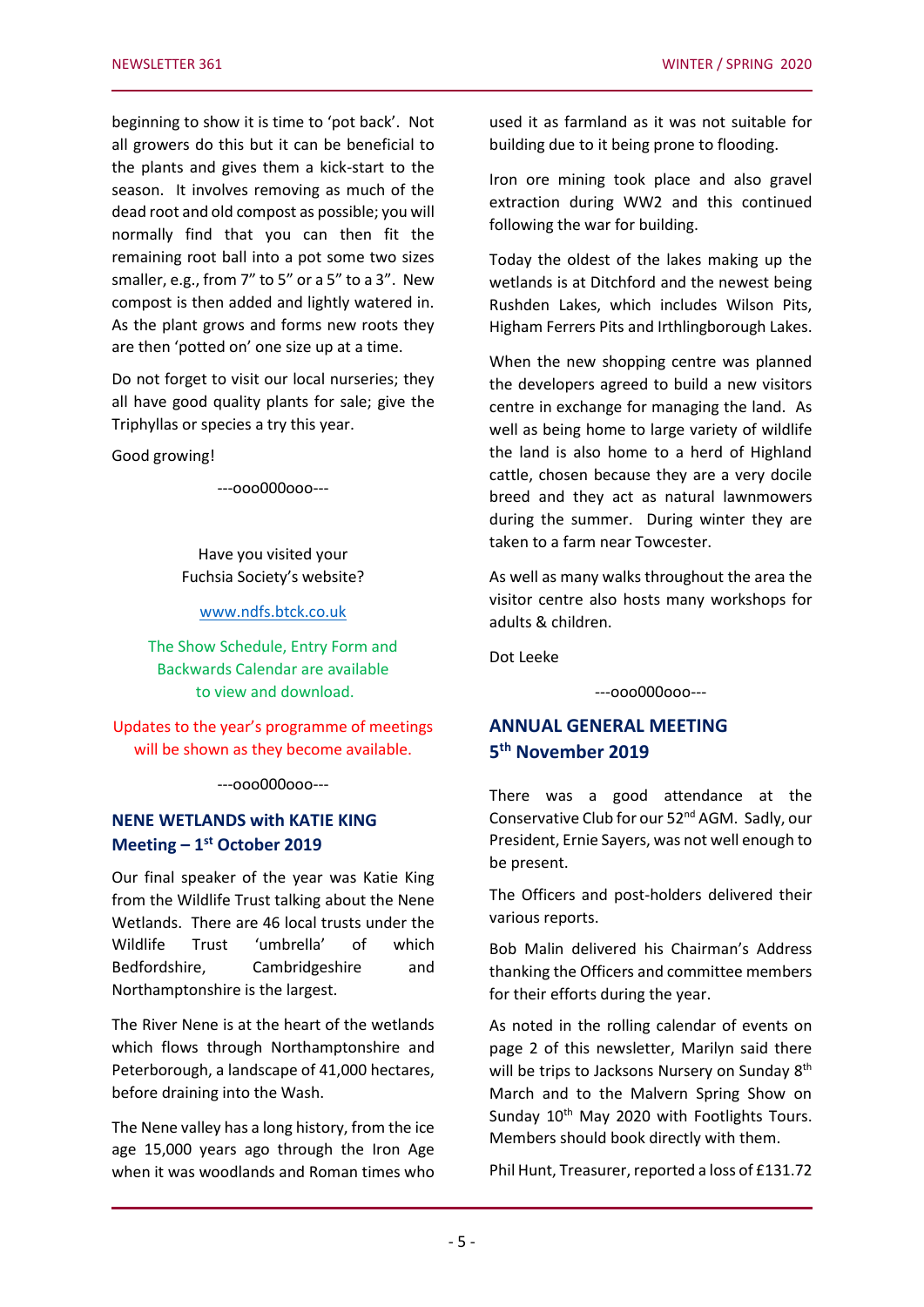for the year which was a considerable improvement on last year. With losses at that level the Society had sufficient funds to continue for several years.

Peter Ryder thanked Dot Leeke for her reports on the meetings with speakers and also for her submission of '10 favourite fuchsias'. He asked other members to think of entering lists of their favourites with reasons why. (See page 7 of this Newsletter for Phil Hunt's list. Ed.)

Bob, with his Show Secretary hat on, reported that the show had once again been a great success in the new venue. Although some regular members were absent from the show table others had filled the gaps and there were more plants on show this year.

Peter Pettitt said that most members had renewed and he was still chasing some others.

The Officers, post holders and committee members were then elected as last year. Clive and Tracey Gould had agreed to join the committee to bring it up to full strength.

---ooo000ooo---

## **COMMITTEE MEETING 19 th November 2019**

Together with other minor matters your committee discussed:

- Fuchsia Show show schedule, entry forms and backwards calendar will be available for issue with the January newsletter
- Christmas Fair duties
- Christmas Party a quiz to be provided by Phil Hunt, also 'Fuchsia Bingo'; musical entertainment by Peter Pettitt and 'play your cards right' with Marilyn and Peter.
- Draw tickets at meetings to be 50p for each number instead of for a strip of tickets – the same chance of winning but will reduce the calls of 'draw again'.
- thought will be given to holding committee meetings following cultural evenings.

**A TRUE STORY from the pages of Fuchsia News**

She did her best to break the code, Read every book in fuchsia mode. Boullemier, Bartlett, everyone And the bible by Pilkington. Now this gave her inspiration To go and join the congregation. With bowed head and bended knee To heaven above was her plea. How do I pinch out, turn and feed? Proper answers are what I need. Got the message, off home she went And worked faithfully up to Lent. Pinching, turning and potting up, She was certain to win the cup. Thirty-one more days passed on by Horror upon horror, whitefly. She never asked about spraying, Far too late for any more praying. How do I get rid of this pest? Will put the pundits to the test. Systemic sprays some advocate, Making sure it is up to date. Dimethoate formulated Is it the best they debated? Off to the shop to buy a can And was told by the friendly man That smokes and powders sprays and dust Will not only tackle pests, but rust. Obtained them all and mixed them well. What happened next I cannot tell. Did not read the warning label. Flash, bang, alas! Poor old Mabel.

---ooo000ooo---

---ooo000ooo---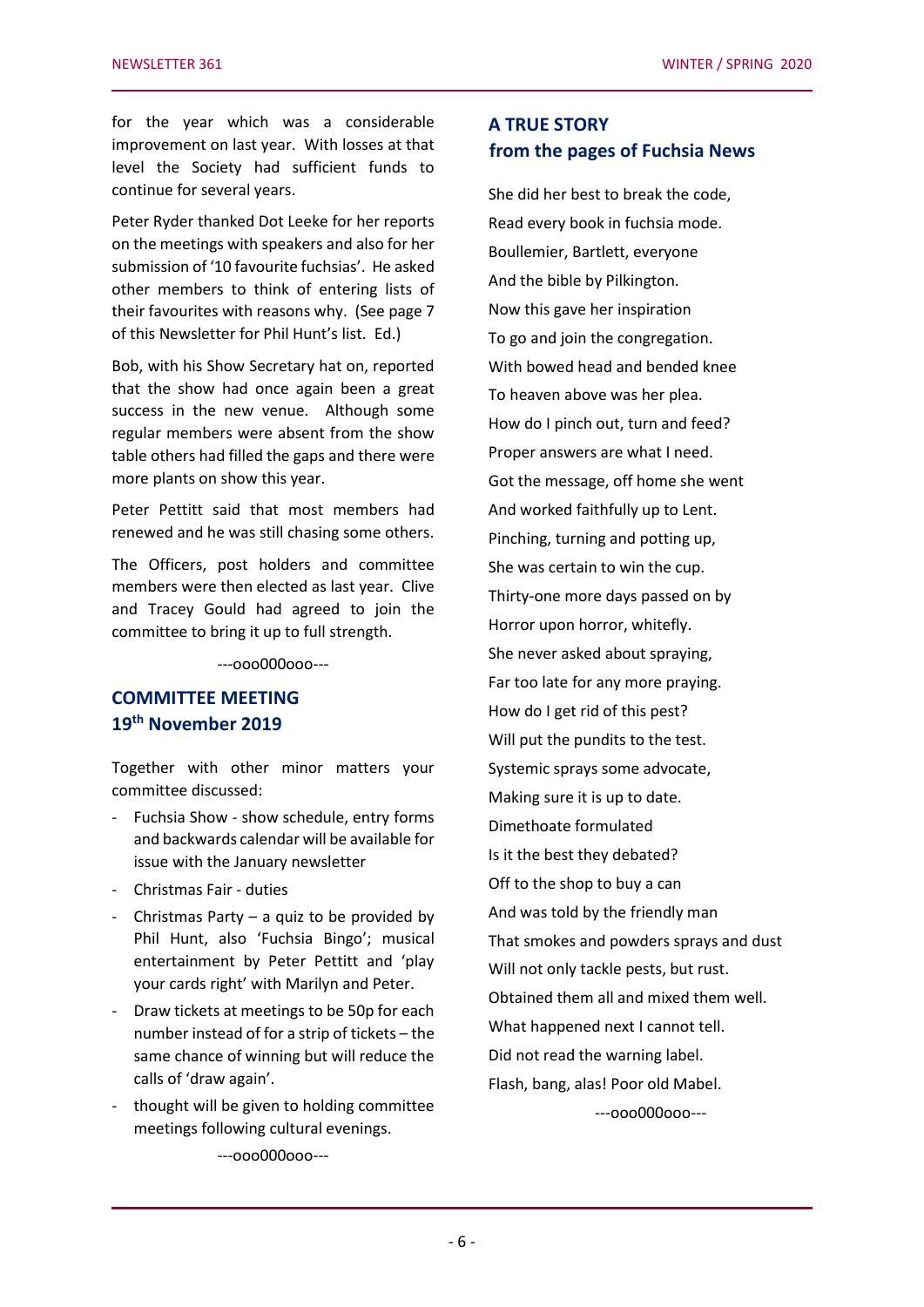#### **PHIL HUNT'S TOP 10 FAVOURITE FUCHSIAS**

#### Waveney Gem



This was one of my first basket fuchsias. It is very reliable and is very free flowering.

#### London 2000



I won this in a raffle at one of the first Fuchsias meeting I went to.

#### Olive Smith



I have used this for standard as well as a good 5in pot. Easy for cutting.

#### Daisy Bell



Used as my main hanging basket variety for showing. Needs longer to flower after pinching. Peter Pettitt beats me every year.

#### Love's Reward



A good exhibition fuchsia.



A lovely light pink.



Boogie Woogie

Wendy Bendy



Kenny Walkling

A small flowered fuchsia now well known as a society plant in the 2019 show.

Pabbe's Kirrevalk

A less common fuchsia. I don't know where I got it. A small flower that I haven't got to show standard yet.

Celia Smedley



A large waxy flower. A hardy plant which I also have as a 4ft standard.



Another good show variety with a nice flower.

- 7 -